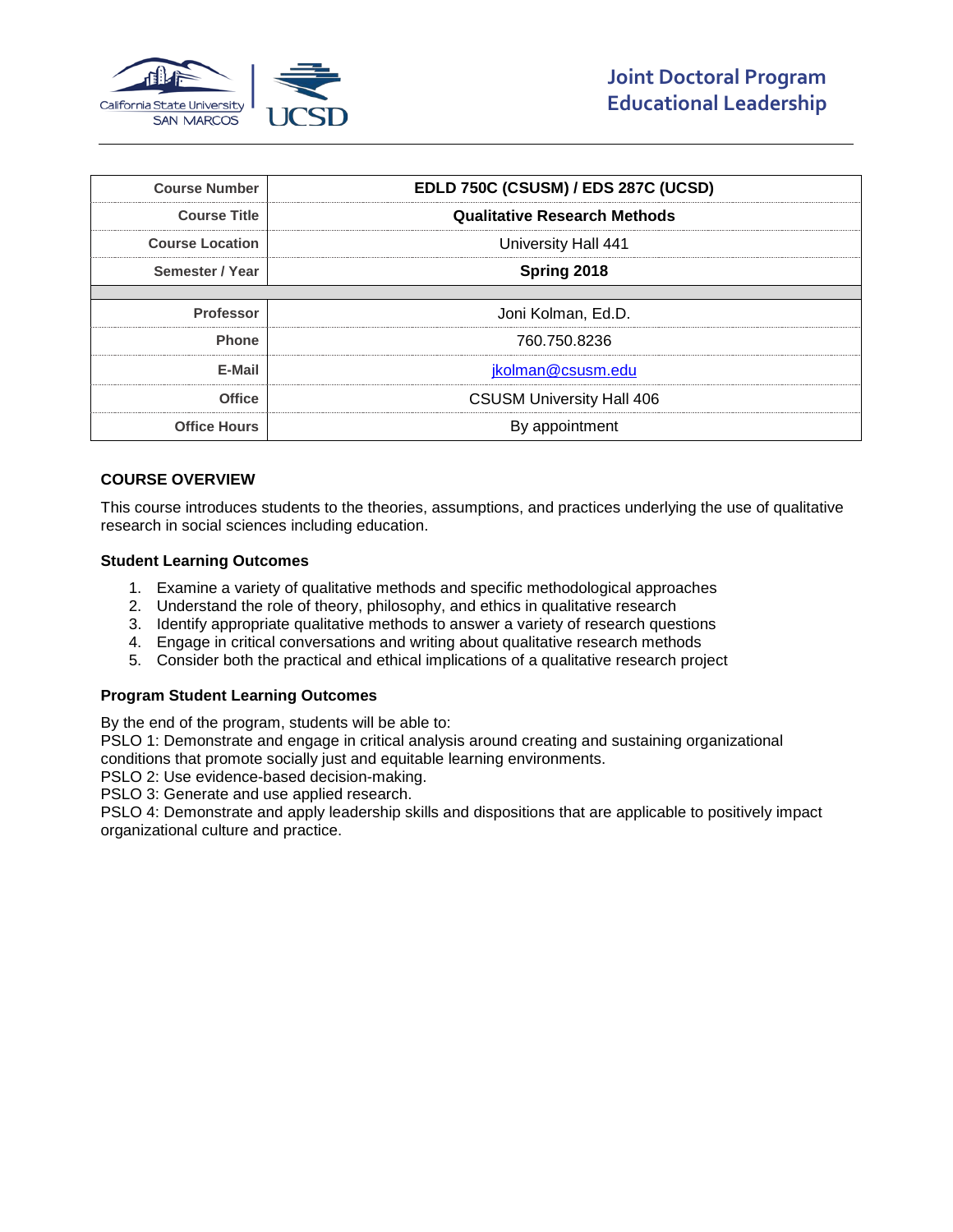# **SCHOOL OF EDUCATION MISSION & VISION STATEMENT**

*(Adopted by SOE Governance Community, January 2013)*

## *Vision*

To serve the educational needs of local, regional, and global communities, the School of Education advances innovative practice and leadership by generating, embracing, and promoting equitable and creative solutions.

## *Mission*

The mission of the School of Education community is to collaboratively transform education. We:

- Create community through partnerships
- Promote and foster social justice and educational equity
- Advance innovative, student-centered practices
- Inspire reflective teaching and learning
- Conduct purposeful research
- Serve the School, College, University, and Community

# **BASIC TENETS OF OUR CONCEPTUAL FRAMEWORK**

- Student centered education
- Research and theory specific to the program field inform practice
- Connections and links between coursework and application
- Strong engagement between faculty and candidates
- Co-teaching clinical practice
- Culturally responsive pedagogy and socially just outcomes

# **UNIVERSITY OF CALIFORNIA, SAN DIEGO MISSION & VISION STATEMENT**

## *Vision*

Develop passionate and empathetic educational leaders who shape an equitable future for a diverse society.

## *Mission*

The Joint Doctoral Program in Educational Leadership at UCSD/CSUSM is committed to supporting and developing education leaders who are dedicated to equity, justice, inclusivity, compassion, and diversity of thought, cultures, and backgrounds.

## **JDP CORE VALUES /JDP COMMUNITY OF LEADERS:**

- Creates inclusive, compassionate, and safe environments
- Learns from and with others
- Demonstrates empathy with desire to cross boundaries (Boundary Crossers)
- Dreams, wonders, imagines new educational environments
- Designs creative solutions with and for people
- Questions convention, status quo, assumptions
- Works relentlessly to close equity gaps
- Embraces doubt
- Nurtures strengths and vulnerabilities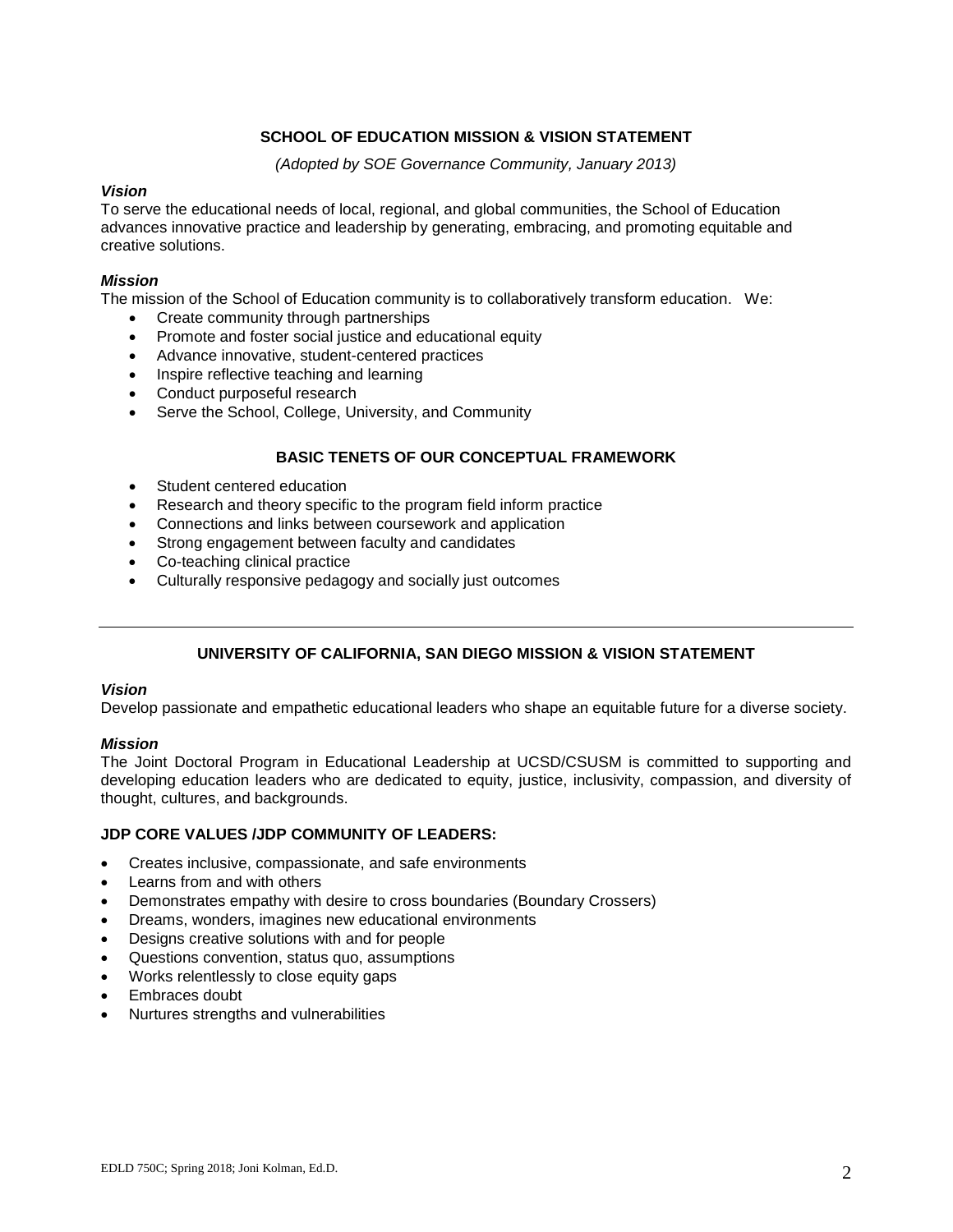## **COURSE DESCRIPTION**

## **Advanced Research and Evaluation Methods**

Addresses more advanced topics in research design and methodology. Students hone the requisite research skills to conduct dissertation research. Students gain varied hands-on experiences in collecting and analyzing data relevant to schooling, as well as learn how to develop, manage, and analyze large data files. Students create a research agenda and develop skills needed in proposal writing: development, organization and coherence, conceptualization of research design, and attention to audience and writing style.

## **GENERAL CONSIDERATIONS**

#### **CSUSM School of Education attendance policy**

Students *must* participate in 80% of the course sessions to receive credit for this course. Additional absences may further impact the course grade. If the absence is predictable (e.g. professional obligation), the student should inform the instructor ahead of time. If the absence is unanticipated, the student should initiate contact with the instructor as soon as possible. Notification of an absence does not constitute an excuse.

#### **CSUSM Accommodation Services**

Students with disabilities who require reasonable accommodations must seek approval for services by providing appropriate and recent documentation to the Office of Disability Support Services (DSS). This office is in Craven Hall 4300, contact by phone at (760) 750-4905, or TTY (760) 750-4909. Students authorized by DSS to receive reasonable accommodations should meet with their instructor during office hours. Alternatively, in order to ensure confidentiality, in a more private setting.

#### **CSUSM Academic Honesty Policy**

"Students will be expected to adhere to standards of academic honesty and integrity, as outlined in the Student Academic Honesty Policy. All written work and oral assignments must be original work. All ideas/materials that are borrowed from other sources must have appropriate references to the original sources. Any quoted material should give credit to the source and be punctuated with quotation marks.

Students are responsible for honest completion of their work including examinations. There will be no tolerance for infractions. If you believe there has been an infraction by someone in the class, please bring it to the instructor's attention. The instructor reserves the right to discipline any student for academic dishonesty in accordance with the general rules and regulations of the university. Disciplinary action may include the lowering of grades and/or the assignment of a failing grade for an exam, assignment, or the class as a whole."

## **OUR LEARNING COMMUNITY**

The following Community Agreements and Teaching/Learning philosophy will serve as the foundational principles by which we relate to each other as we learn together. As a community, we can add specifics to these principles as we need.

## **Community Agreements**

- We speak from our own experience
- We are open to hearing others
- We share air time
- We are willing to have our thinking challenged
- We respect confidentiality
- We share experiences that are issue focused, not necessarily who said it or where
- Each of us participates using a "value added" approach by expanding upon ideas, providing examples, and/or expressing a different perspective.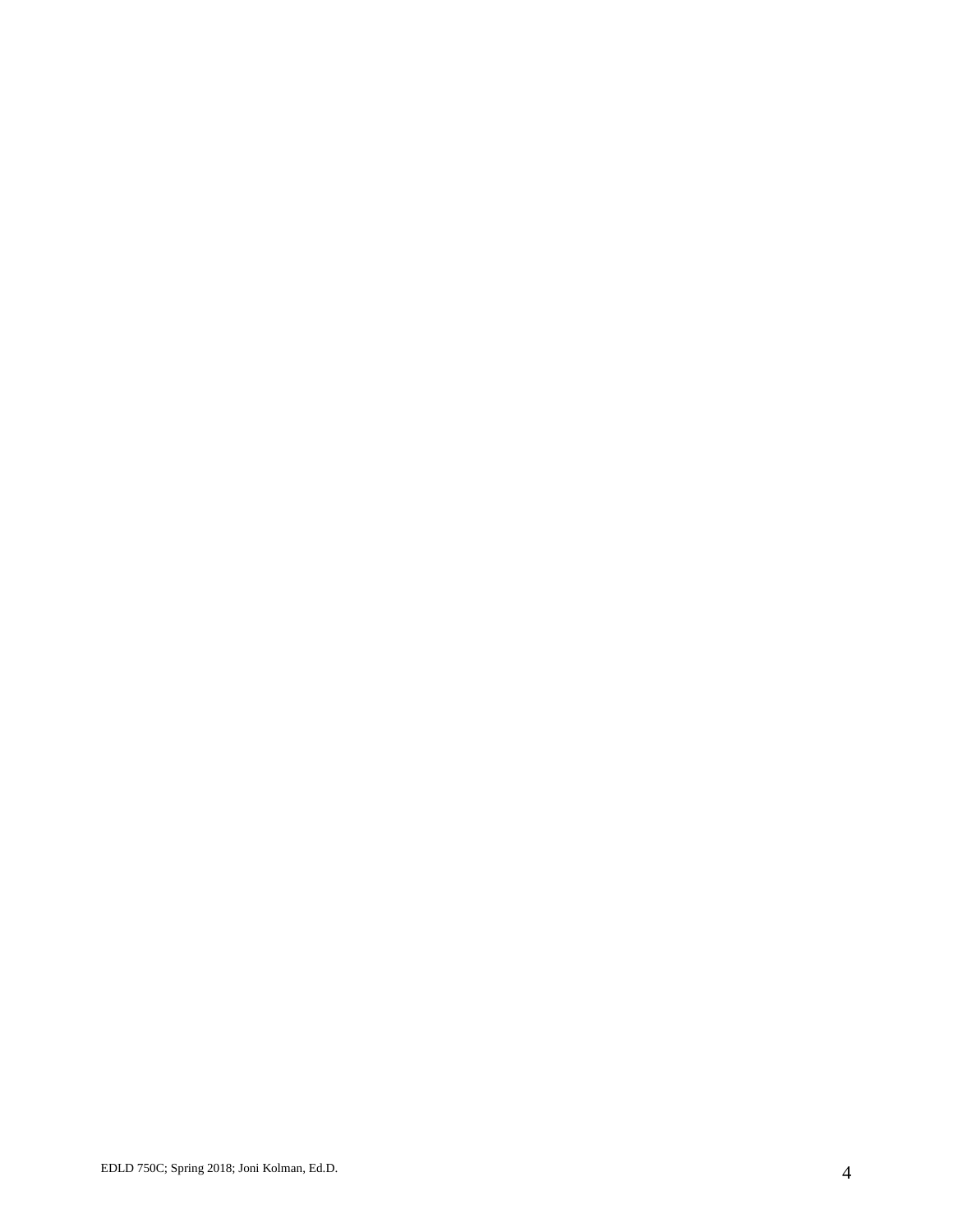## **GRADING STANDARDS**

| Does not meet standards (B or<br>below)                                                                                                                                                                                                                                                                                                                                                                                    | <b>Approaching Standards</b><br>$(A - /B +)$                                                                                                                                                                                                                                                                                                                                                                                      | <b>Meets Standards (A)</b>                                                                                                                                                                                                                                                                                                                                                                                                                                                                                                                                                                                                                                                              |
|----------------------------------------------------------------------------------------------------------------------------------------------------------------------------------------------------------------------------------------------------------------------------------------------------------------------------------------------------------------------------------------------------------------------------|-----------------------------------------------------------------------------------------------------------------------------------------------------------------------------------------------------------------------------------------------------------------------------------------------------------------------------------------------------------------------------------------------------------------------------------|-----------------------------------------------------------------------------------------------------------------------------------------------------------------------------------------------------------------------------------------------------------------------------------------------------------------------------------------------------------------------------------------------------------------------------------------------------------------------------------------------------------------------------------------------------------------------------------------------------------------------------------------------------------------------------------------|
| • Includes some of the required<br>elements as delineated in the<br>syllabus.<br>• Some components of the<br>assignment are included.<br>• Provides a few concrete details<br>of the information required for the<br>assignment.<br>• Includes personal viewpoints.<br>• Organization hard to follow.<br>• Many mechanical errors,<br>including APA format.<br>• Hard to read.<br>• Little sentence/vocabulary<br>variety. | • Includes required elements as<br>delineated in the syllabus.<br>• All components of the<br>assignment are included.<br>• Provides concrete details of the<br>information required for the<br>assignment.<br>· Includes personal viewpoints.<br>• Good organization.<br>• Has few, if any, mechanical<br>errors including APA format.<br>• Holds interest – is interesting to<br>read.<br>• Some sentence/vocabulary<br>variety. | • Includes required elements as<br>delineated in the syllabus.<br>• All components of the<br>assignment are included.<br>• Provides concrete details of the<br>information required for the<br>assignment and makes clear<br>connections to class discussions,<br>readings and activities.<br>• Insightful commentary using<br>personal viewpoints supported by<br>current learning.<br>• Presents clear and logical<br>organization of thoughts.<br>• Has few, if any, mechanical<br>errors including APA format.<br>• Holds interest – is engaging and<br>thought-provoking to the<br>audience.<br>• Uses a sophisticated scholar<br>researcher vocabulary and<br>sentence structure. |

## **If you are unable to submit the assignment by the due date, it is your responsibility to contact the instructor before the due date.**

This rubric represents general guidelines we will use to evaluate your work. As a doctoral candidate it is critical that you communicate your ideas through multiple formats. The written word is a powerful demonstrator of your knowledge, skills, and disposition. Therefore, we hold high expectations of your performance, and we are committed to providing you with useful and meaningful feedback that will support your learning and continued development as an educational leader.

In general, we believe a doctoral student:

- Completes all assignments on time and demonstrates the ability to summarize, analyze, and/or reflect at sophisticated and complex levels.
- Varies sources of information for assignments, demonstrating high degree of effort in pursuing varied perspectives around important educational issues.
- Completes all the reading assignments and develops thoughtful and thorough responses.
- Produces work that reveals a strong commitment to self-discovery and learning.
- Produces work at a highly professional level in terms of both writing and content.
- Develops a high quality presentation, demonstrating significant learning around a contemporary issue.
- Presents confidently and intelligently, demonstrating effective teaching skills.
- Completes assignments in/out of class with a focus on learning and exploration, pushing him/herself to better understand the profession through quality work.
- Attends every class meeting and is fully engaged during class.
- Pushes him/herself to new understandings by participating in discussions, sharing his/her opinions, and valuing others' perspectives.
- Contributes to the positive environment of the class by respecting all members.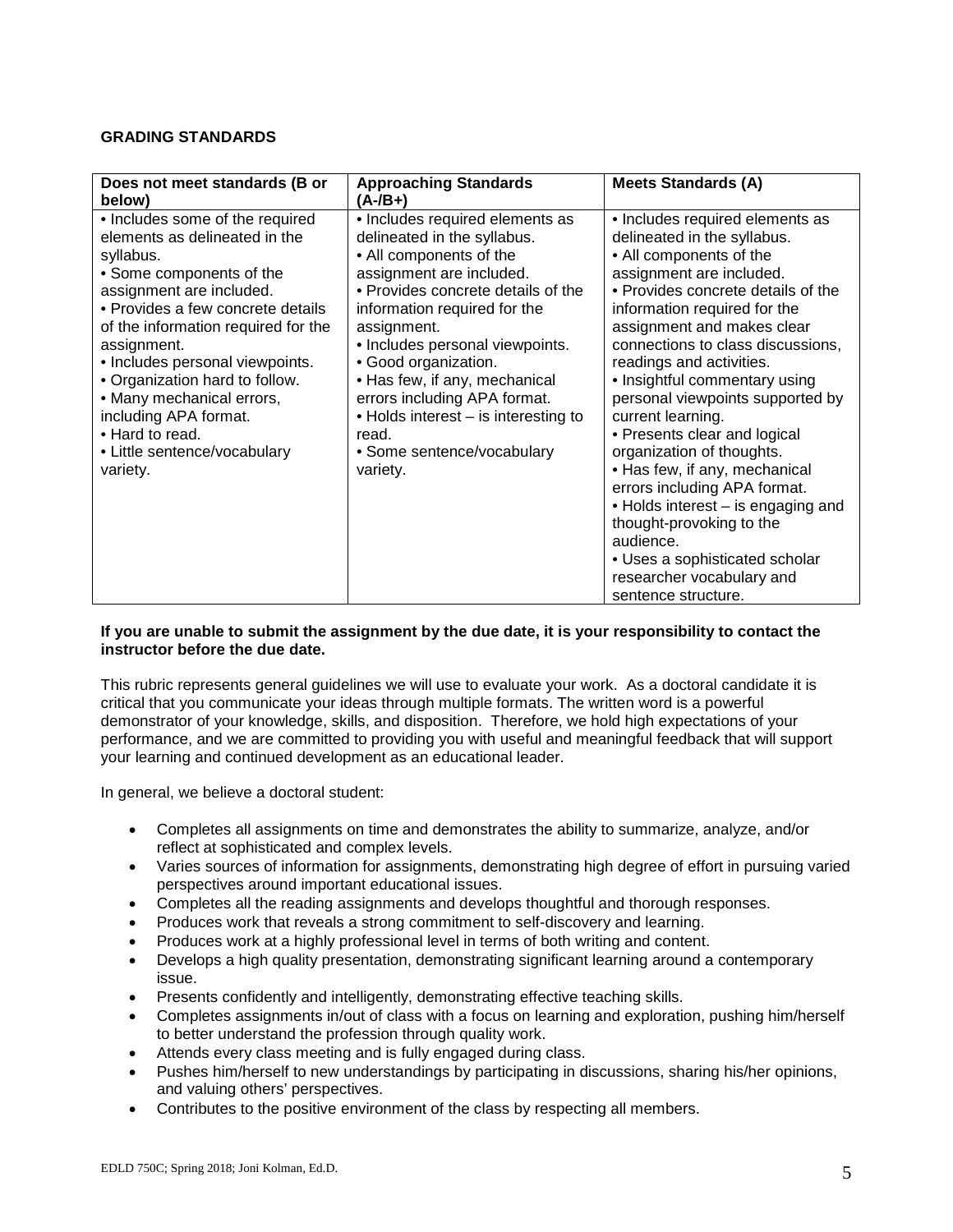# **COURSE TEXTS AND READINGS**

## **Textbook:**

• Creswell, J. (2013). *Qualitative Inquiry and Research Design: Choosing Among Five Approaches* (3rd Edition). Thousand Oaks, CA: SAGE Publications.

## **Articles:**

- Reagan, E.M., Chen, C., & Vernikoff, L. (2016). "Teachers are a works in progress": A mixed methods study of teaching residents' beliefs and articulations of teaching for social justice. *Teaching and Teacher Education, 59,* 213-227.
- Ponce, O.A. & Pagan-Maldonado, N. (2014). Mixed methods research in education: Capturing the complexity of the profession. *International Journal of Educational Excellence, 1*(1), 111-135.

Other readings may be assigned and provided to enhance learning throughout the course.

# **COURSE REQUIREMENTS**

As adult learners it is assumed that you will read the texts and articles critically, develop questions and analyses, and complete the written assignment that will facilitate your own learning and class discussions. It is assumed that all students will work to their highest level since mastering research skills will enable you to conduct and complete a high quality dissertation.

## *Participation (20%)*

Your attendance and active participation are essential to achieving the student learning outcomes for this course. Students are expected to come prepared to discuss the readings and to engage in challenging conversations that support the further development of one's understanding of research and academic voice. **Students must bring the textbook with them to every class.** 

## *Reflection Mini-Papers (20%)*

These reflection mini-papers are designed to provide an opportunity to really dig into how qualitative dissertators design their studies and write about them. Dissertation writing is a very particular genre of writing so we examine dissertations for this purpose, as opposed to research articles. Prior to the class sessions on January 19, January 20, January 24, and January 31, you will examine an aspect of one of the provided qualitative dissertations:

**January 19:** Write a reflection mini-paper that describes and evaluates how your chosen dissertation's theoretical and/or conceptual framework shapes the qualitative study. Be sure to include any questions or thoughts you have about their approach.

**January 20**: Write a reflection mini-paper that describes and evaluates the connection between the research questions and methods in your chosen dissertation. Be sure to include any questions or thoughts you have about their approach.

**January 24**: Write a reflection mini-paper that describes and evaluates how the dissertation author writes about their methods. Pay particular attention to how they make the argument for their chosen methods. Be sure to include any questions or thoughts you have about their approach.

**January 31**: Write a reflection mini-paper that describes and evaluates how the dissertation author describes their approach to data analysis. Be sure to include any questions or thoughts you have about their approach.

These four papers are meant to be starting points for discussion in class so bring them as either hard copies or electronic files that will be easily accessible to you.

## *Qualitative Study Proposal—Due February 7 by 11:55PM (60%)*

As part of this assignment, you will write a qualitative study proposal that demonstrates your understanding of how to design a qualitative study to answer a set of research questions related to the topic you would like to investigate in your dissertation. The paper should include the following elements: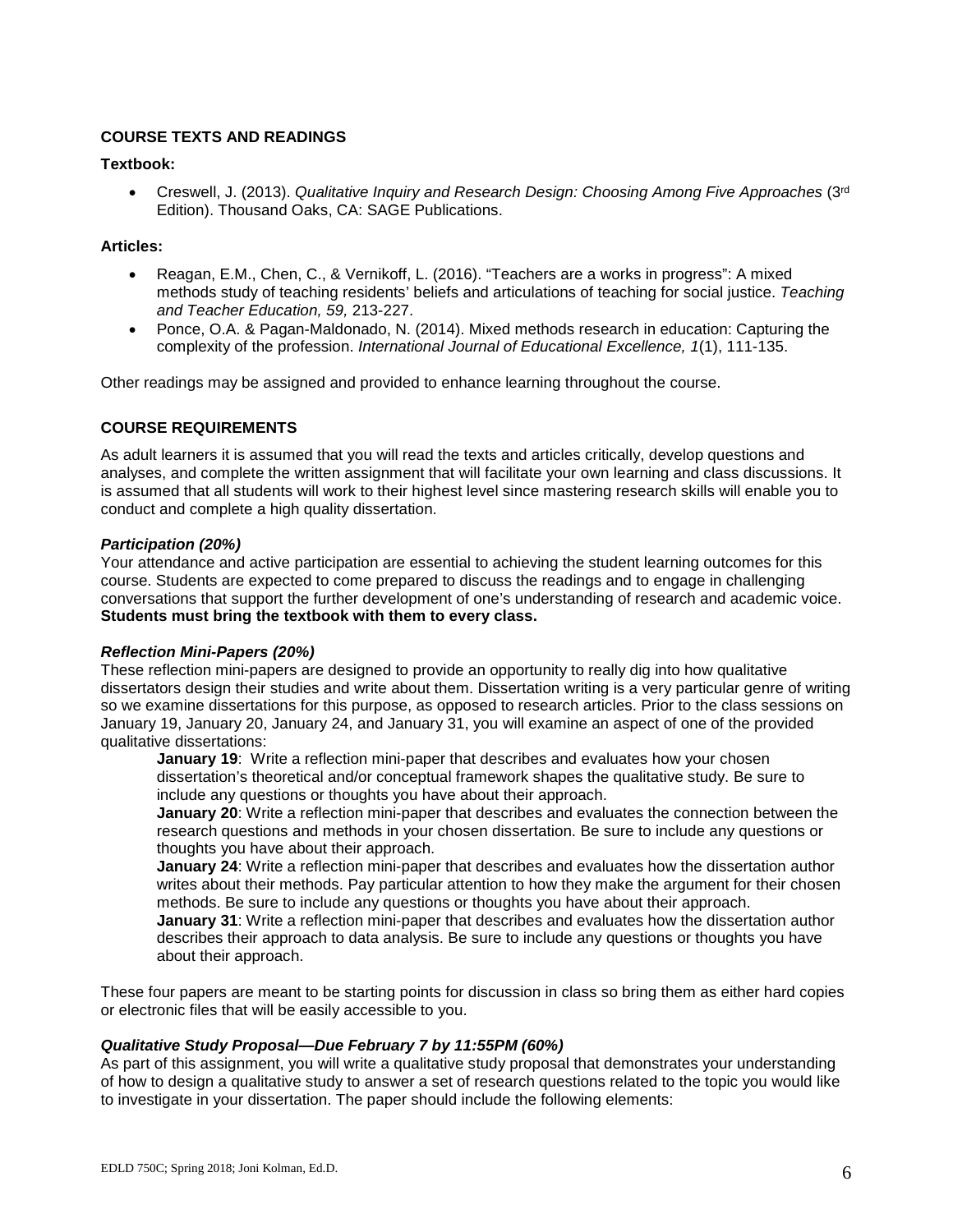- 1. **Problem Statement:** A description of the topic you want to study. Provide a rationale for why this is an important or meaningful topic to study. Make sure to identify the ways in which your study will contribute to and/or build on the existing literature.
- 2. **Theoretical/Conceptual Framework:** A set of assumptions that inform your topic and guide your approach to the qualitative research study and your data analysis.
- 3. **Literature Review:** A *brief* review of existing research on your specific topic, building from the problem statement and theoretical/conceptual framework. Make sure to identify areas of research related to your topic with subsections, as appropriate.
- 4. **Research Questions:** A set of questions you plan to investigate as part of your proposed qualitative study.
- 5. **Methods:** A discussion of the design of your qualitative study and the methods that you believe are well-suited to exploring your research questions, inclusive of a rationale for your choices. The methods section needs to have the following subsections: participants, procedures, data collection methods, and data analysis. You must include a table that shows alignment between research questions and your data collection methods.

Your qualitative study proposal should be at least 1500 words. Email a copy of your proposal to me at [jkolman@csusm.edu](mailto:jkolman@csusm.edu) by 11:55PM on February 7. More information will be provided in class.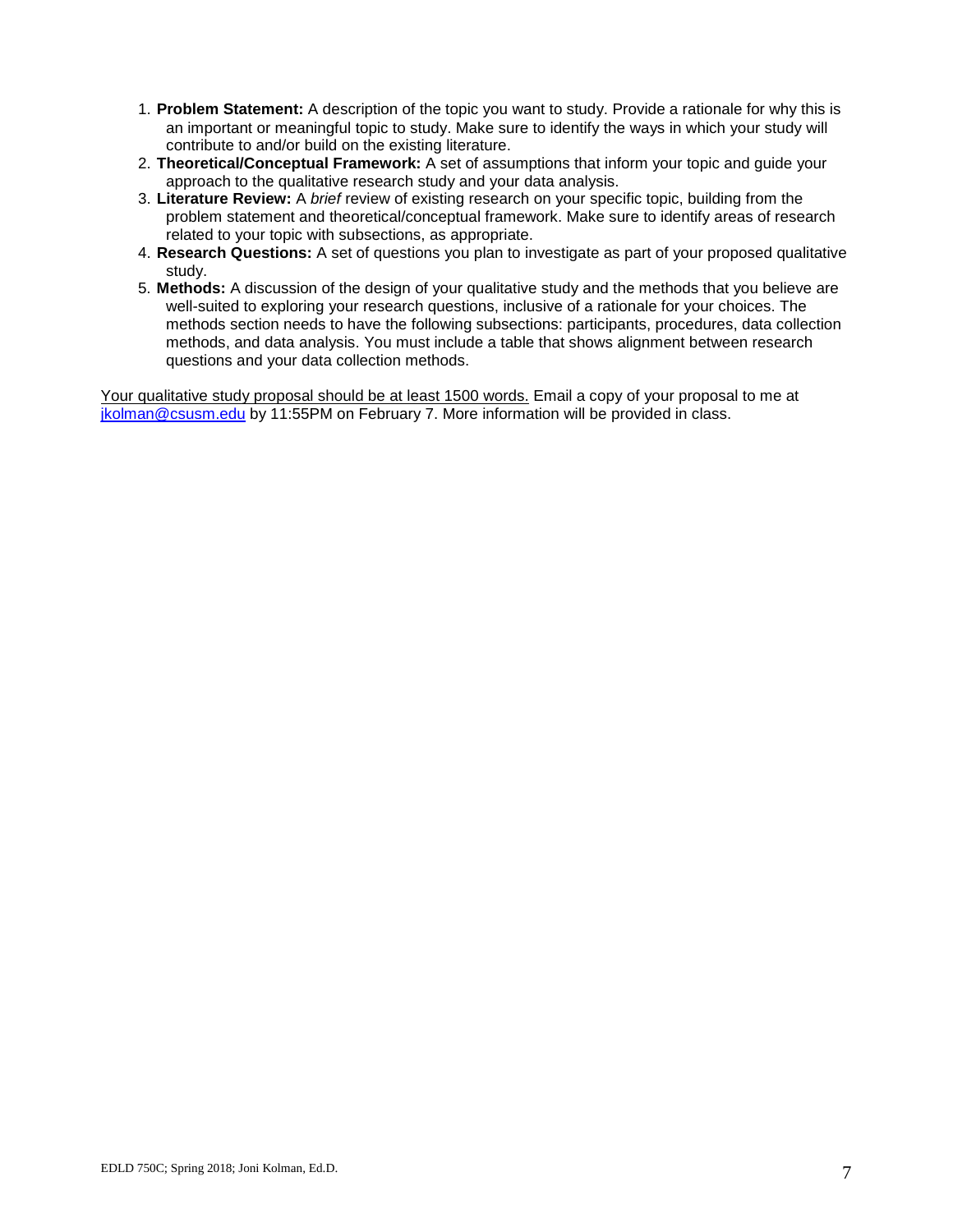# **CLASS MEETING SCHEDULE**

| <b>Date</b>                           | <b>Topic</b>                                                                                                   | <b>Preparations Required</b>                                                                                                                                                                                                                                                                      |
|---------------------------------------|----------------------------------------------------------------------------------------------------------------|---------------------------------------------------------------------------------------------------------------------------------------------------------------------------------------------------------------------------------------------------------------------------------------------------|
| January 17<br>WEDNESDAY<br>6-9 PM     | Introduction to qualitative methods<br>Philosophical assumptions                                               | Read: Creswell Chapters 1 & 2                                                                                                                                                                                                                                                                     |
|                                       | Positionality                                                                                                  |                                                                                                                                                                                                                                                                                                   |
|                                       | Exploring qualitative dissertations                                                                            |                                                                                                                                                                                                                                                                                                   |
| January 19<br><b>FRIDAY</b><br>6-9 PM | Qualitative approaches to inquiry                                                                              | Read: Creswell Chapter 4                                                                                                                                                                                                                                                                          |
|                                       | Theoretical and conceptual frameworks                                                                          | <b>Due:</b> Reflection mini-paper that<br>describes and evaluates how your<br>chosen dissertation's theoretical and/or<br>conceptual framework shapes the<br>author's qualitative study. Be sure to<br>include any questions or thoughts you<br>have about their approach.                        |
| January 20<br><b>SATURDAY</b>         | <b>Conducting a qualitative study</b><br>Connecting research questions to methods                              | Read: Creswell Chapters 6 & 7                                                                                                                                                                                                                                                                     |
| 10AM-4PM                              | Data collection methods: Interviewing and<br>focus groups<br>Memos                                             | Due: Reflection mini-paper that<br>describes and evaluates the connection<br>between the research questions and<br>methods in your chosen dissertation. Be<br>sure to include any questions or                                                                                                    |
|                                       |                                                                                                                | thoughts you have about their approach.                                                                                                                                                                                                                                                           |
| January 24<br>WEDNESDAY<br>6-9 PM     | Data collection methods: Observations and<br>document review<br>Choosing participants<br>Writing about methods | Due: Reflection mini-paper that<br>describes and evaluates how the<br>dissertation author writes about their<br>methods. Pay particular attention to how<br>they make the argument for their<br>chosen methods. Be sure to include any<br>questions or thoughts you have about<br>their approach. |
| January 31<br>WEDNESDAY               | Analyzing qualitative data                                                                                     | Read: Creswell Chapter 8                                                                                                                                                                                                                                                                          |
| 6-9pm                                 | Analytical memos<br>Qualitative analytical software: Nvivo & Atlas.ti                                          | Due: Reflection mini-paper that<br>describes and evaluates how the<br>dissertation author describes their<br>approach to data analysis. Be sure to<br>include any questions or thoughts you<br>have about their approach.                                                                         |
| February 2                            | Mixed-methods research                                                                                         | Read:                                                                                                                                                                                                                                                                                             |
| <b>FRIDAY</b><br>6-9 PM               | Issues of reliability and validity                                                                             | Reagan, E.M., Chen, C., & Vernikoff, L.<br>(2016)-through methods section.<br>Ponce, O.A. & Pagan-Maldonado, N.<br>(2014).<br>Read: Creswell, Chapter 10                                                                                                                                          |
| February 3<br><b>SATURDAY</b>         | CITI training-online session                                                                                   | Due (by 9PM): CITI training certificate<br>showing you have PASSED                                                                                                                                                                                                                                |
| 10AM-4PM                              | Writers' Workshop on Synthesis Paper-open                                                                      |                                                                                                                                                                                                                                                                                                   |
|                                       | drop in session                                                                                                | Read: Creswell Chapter 9                                                                                                                                                                                                                                                                          |